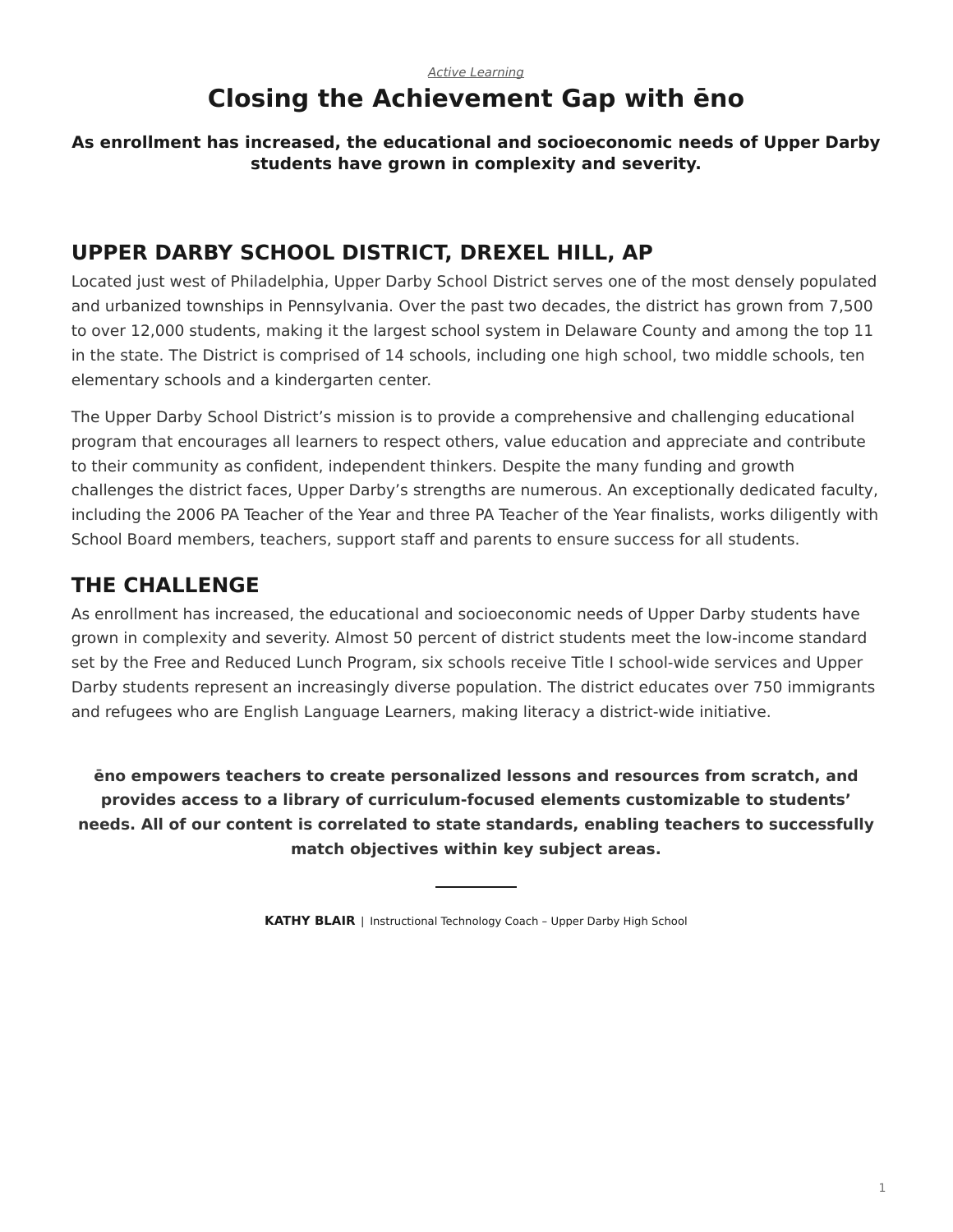To address the needs of their diverse, growing student population, over the past five years, the Upper Darby School District designed a system of programs aimed at improving student achievement, ensuring safe schools and addressing school capacity issues. In their ongoing efforts to meet or exceed state core curriculum goals, they set forth a plan of strategies including the use of assessment data to drive instruction, adoption of standards-aligned core curricula and expanded integration and use of education technology.

With a lack of funding and limited staff resources, Upper Darby was faced with the challenge of finding the right technology to meet these lofty academic goals.

# **THE SOLUTION**

The district began to evaluate interactive technology solutions that would allow teachers to deliver core curriculum through personalized lessons that cater to the needs of all learners. Since Upper Darby's classrooms are comprised of students who speak multiple languages and learn at different paces, finding an adaptable interactive solution that would encourage differentiated instruction was essential.

Upper Darby High School Instructional Technology Coach, Kathy Blair, was impressed by the intuitive functionality of Steelcase's eno interactive solutions and the easy-to-use lesson development software included with the interactive whiteboard. "ēno empowers teachers to create personalized lessons and resources from scratch, and provides access to a library of curriculum-focused elements customizable to students' needs. All of our content is correlated to state standards, enabling teachers to successfully match objectives within key subject areas." Kathy says, "The ability to customize lessons is a key feature to help teachers connect with an entire class of different types of learners at one time."

Because Upper Darby is faced with limited funding and resources, David Peterkin, District Media Services Coordinator, explained that the staff also focused on finding a solution that was cost-efficient and easy to install. They learned that ēno requires no cables or wires and the technology is driverbased. ēno's Bluetooth® enabled stylus would make installation effortless. From a durability perspective, ēno's Forever Warranty™ ensures the board's e3 environmental ceramicsteel™ surface will last a lifetime. ēno offered a low total cost of ownership and simple installation—two features that make a considerable impact on districts with limited resources.

Through a combination of federal, state and foundation grants, Upper Darby equipped each of the district's fourteen schools with Steelcase [interactive whiteboards.](https://www.steelcase.com/products/whiteboards/) eno click interactive whiteboards were implemented in Upper Darby's Freshman Academy, a program that is focused on effectively transitioning students from middle to high school and increasing the graduation rate. In addition, Steelcase donated several height-adjustable ēno one solutions to Upper Darby's elementary schools.

Implementing Steelcase technology has dramatically increased the level of engagement in my classroom. Students who used to shy away from contributing are now literally lining up to participate!

Steve Voelker, 9th grade Science Teacher – Upper Darby High School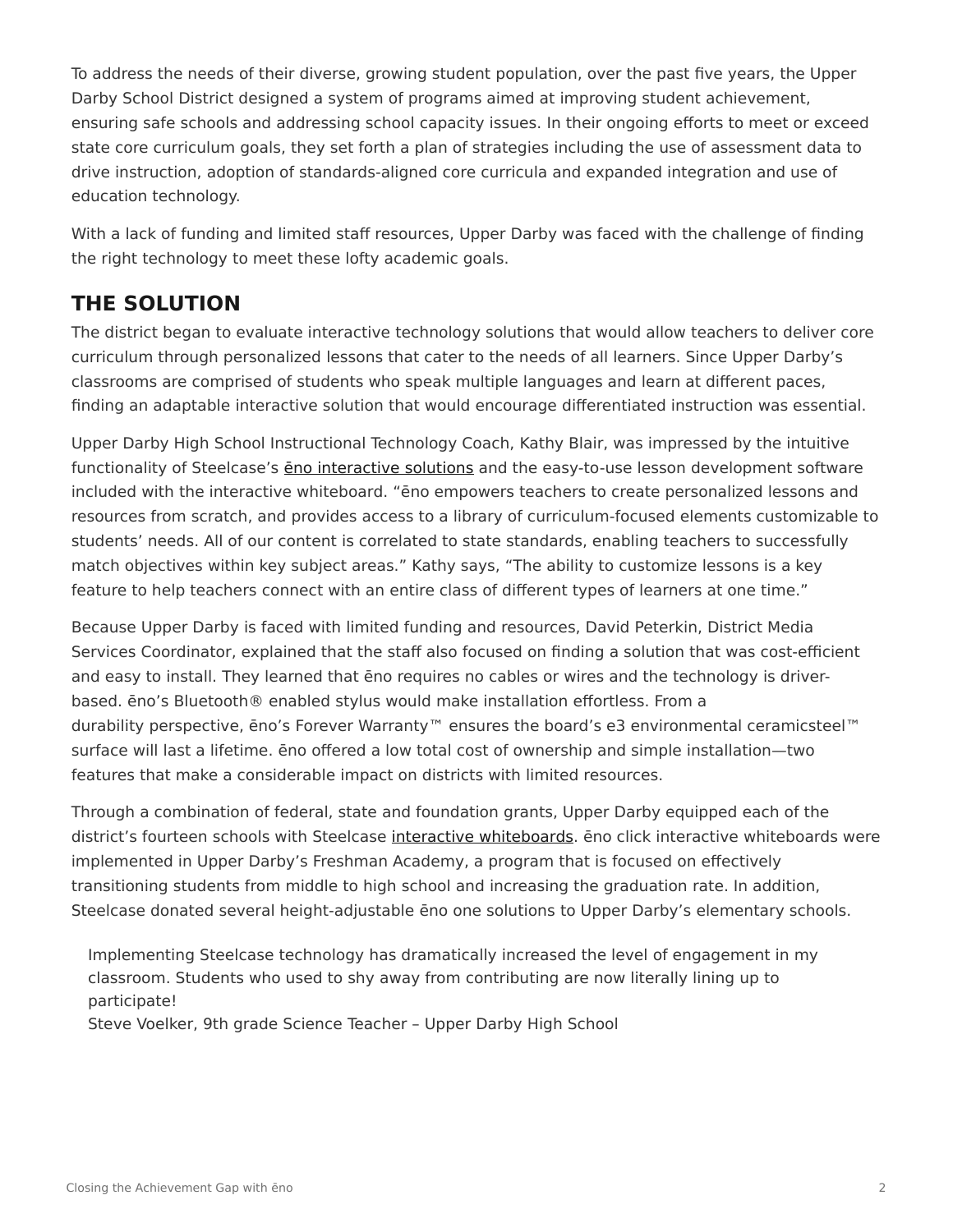# **THE BENEFITS**

Purchasing technology is only half of the battle for districts. It is essential that teachers learn best practices for integrating interactive whiteboards into lessons to most effectively impact student achievement. Due to time and budget constraints, planning for professional development was a challenge for Upper Darby. David explains how Steelcase helped his district implement training; "Steelcase was very responsive when we reached out for technical support and for professional development. They graciously coordinated on-site technical and instructional workshops led by wellprepared and qualified Educational Consultants. Tech support is always willing to lend a hand to quickly resolve issues. Steelcase is a true partner who cares and equips us with the tools we need to bring teaching and learning success to our district."

Teachers in the district are excited about ēno's immediate positive impact in classrooms. By leveraging personalized lessons, teachers are connecting to their diverse learners at one time. Nancy Mount, a first grade teacher at Primos Elementary School, says, "Since I began teaching with ēno, my students' enthusiasm has dramatically improved. They express their love for ēno on a daily basis. Students react to the interactive lessons as though they are games and offer encouragement to each other as they progress. I hear them supporting their classmates with phrases such as, 'Good try!' 'Great game!' 'Keep trying' or 'You can do it!'" She continues, "As typical first graders, my students have trouble staying in their seats during regular lessons because they are easily distracted. But, when ēno is in use, they become focused as they patiently wait for their turn at the board."

Steve Voelker, a ninth grade Science teacher at Upper Darby High School, says, "Implementing Steelcase technology has dramatically increased the level of engagement in my classroom. Students who used to shy away from contributing are now literally lining up to participate! When someone is at the ēno board, I can be sure all eyes in the class are focused on what we are doing." Sheila Krusen, a third grade teacher at Hillcrest Elementary School, adds, "A worksheet and a textbook no longer suffice for my students. Their expectations for engaging lesson content have grown exponentially. As a result, my proficiency for interactively delivering concepts has quickly developed. During a lesson, students will ask to see a visual or use the Internet to build upon their background knowledge."

### **"As a teacher, I cannot ever imagine going back to chalk again. I am teaching on a tool designed to educate in a style the children of the 21st century have come to expect."**

**SHEILA KRUSEN 3RD GRADE TEACHER | Hillcrest Elementary School** 

Upper Darby is a district on the brink of greatness. Despite funding, overcrowding and resource setbacks, the district is triumphing with the support of Steelcase's interactive solutions. With student and teacher engagement on the rise, attaining higher achievement is no longer a lofty goal, but a reality within close reach.